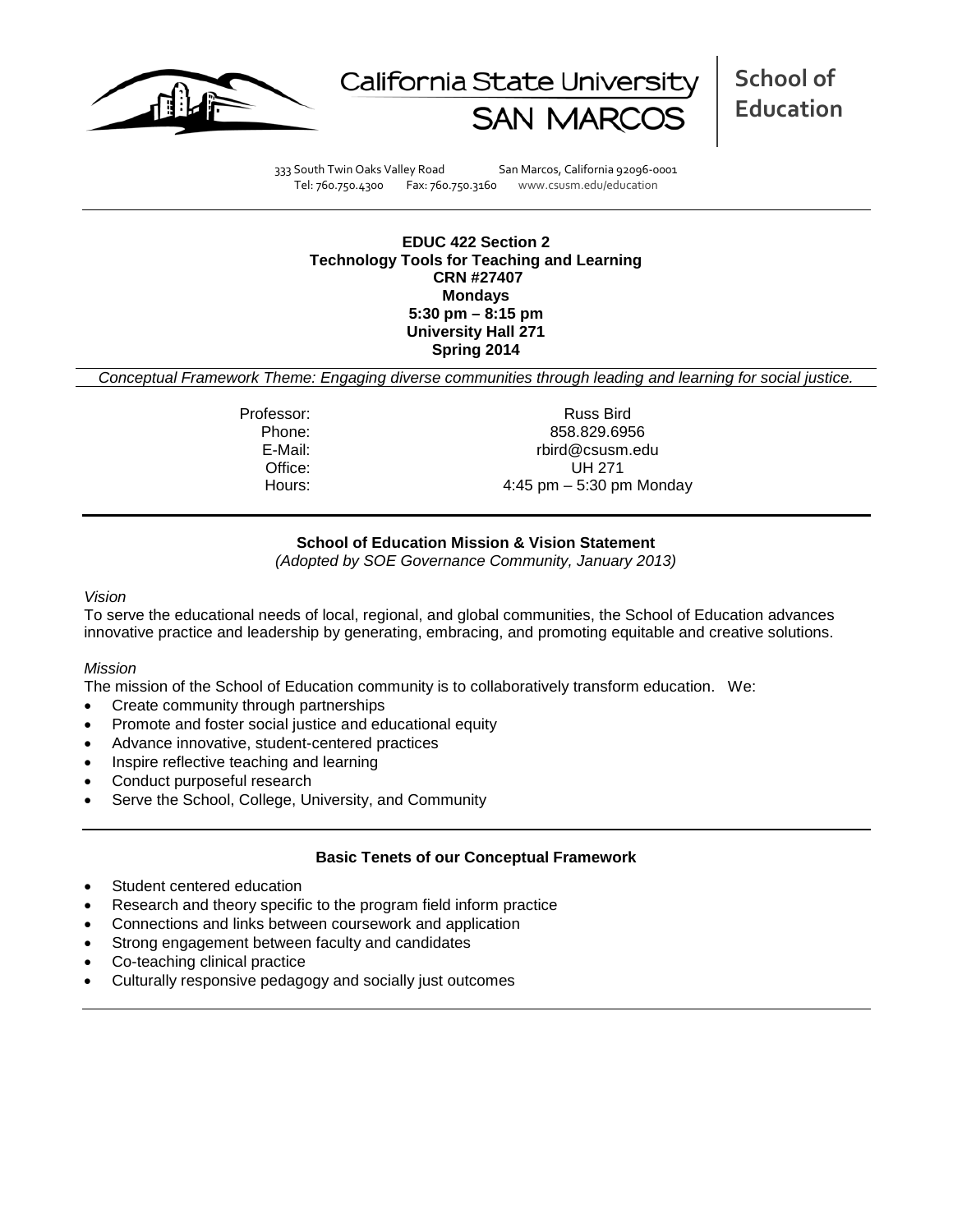## **COURSE DESCRIPTION**

Focuses on knowledge and skills necessary to apply education oriented productivity tools, graphic organizers, database and spreadsheets, presentation tools, school-appropriate multimedia tools, and communication tools. *The course meets the technology prerequisite skill requirement for entering the credential program.*

This three-unit course fulfills the technology competencies as identified by the California Commission on Teacher Credentialing (CCTC) and the School of Education's Teacher Performance Expectations (TPEs) in technology, and is being considered for satisfying the Computer Integration Requirement (CIR) for the Liberal Studies Program.

The EDUC 422 course prepares teacher candidates to apply specific educational technology-based applications in methods courses for implementation in teaching and learning with students as well as to their own professional growth. When entering the teacher education program, School of Education faculty assume teacher candidates have competency in the applications covered in this course, and, therefore, will make assignments requiring teacher candidates to apply these skills.

## **Course Prerequisites**

Students need to have basic computing knowledge and skills such as word processing, file and folder organization and storage, and e-mail and the Internet, It is recommended that students complete a fundamental computer literacy course with a grade B or higher in the last 12 months.

## **Course Objectives**

Teacher candidates will demonstrate competency in:

- Meeting the National Educational Technology Standards for Teachers (NETS•T) outlined below at a basic level of proficiency;
- Using a variety of educational technology tools that are applied in teaching and learning within the credential program and used in public school settings; and
- Setting up an electronic portfolio using TaskStream and demonstrating proficiencies in all five areas of NETS•T.

### **Required Texts**

There is no required text for this course. Instead, you will need the following:

- ISTE online student membership.
- TaskStream membership: [http://www.taskstream.com.](http://www.taskstream.com/)
- Use of a digital video camera for the video project. A personal camera (phone) may be used, OR checkout is available from Kellogg library on 2<sup>nd</sup> floor.

### **Authorization to Teach English Learners**

This credential program has been specifically designed to prepare teachers for the diversity of languages often encountered in California public school classrooms. The authorization to teach English learners is met through the infusion of content and experiences within the credential program, as well as additional coursework. Candidates successfully completing this program receive a credential with authorization to teach English learners. *(Approved by CCTC in SB 2042 Program Standards, August 02)*

# **STUDENT LEARNING OUTCOMES**

This course is designed to help teachers seeking a California teaching credential to develop the skills, knowledge, and attitudes necessary to assist schools and district in implementing effective programs for all students. The successful candidate will be able to merge theory and practice in order to realize a comprehensive and extensive educational program for all students. You will be required to formally address: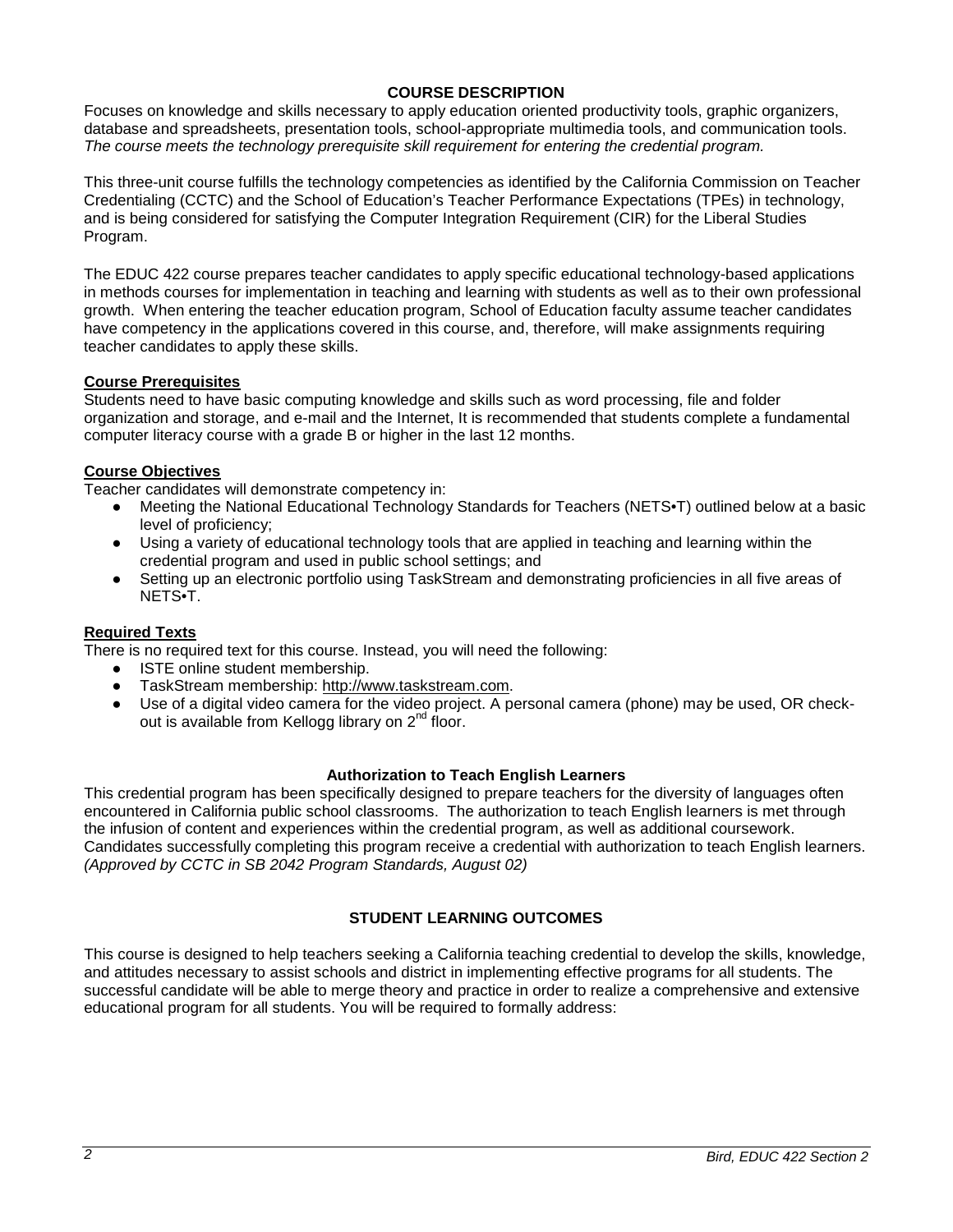TPE 14: CSUSM Educational Technology- within TPE 14 there are 5 areas:

## **I. Facilitate and Inspire Student Learning and Creativity**

Teachers use their knowledge of subject matter, teaching and learning, and technology to facilitate experiences that advance student learning, creativity, and innovation in both face-to-face and virtual environments. Teachers:

- a. promote, support, and model creative and innovative thinking and inventiveness
- b. engage students in exploring real-world issues and solving authentic problems using digital tools and resources
- c. promote student reflection using collaborative tools to reveal and clarify students' conceptual understanding and thinking, planning, and creative processes
- d. model collaborative knowledge construction by engaging in learning with students, colleagues, and others in face-to-face and virtual environments

## **II. Design and Develop Digital-Age Learning Experiences and Assessments**

Teachers design, develop, and evaluate authentic learning experiences and assessments incorporating contemporary tools and resources to maximize content learning in context and to develop the knowledge, skills, and attitudes identified in the NETS•S. Teachers:

- a. design or adapt relevant learning experiences that incorporate digital tools and resources to promote student learning and creativity
- b. develop technology-enriched learning environments that enable all students to pursue their individual curiosities and become active participants in setting their own educational goals, managing their own learning, and assessing their own progress
- c. customize and personalize learning activities to address students' diverse learning styles, working strategies, and abilities using digital tools and resources
- d. provide students with multiple and varied formative and summative assessments aligned with content and technology standards and use resulting data to inform learning and teaching

## **III. Model Digital-Age Work and Learning**

Teachers exhibit knowledge, skills, and work processes representative of an innovative professional in a global and digital society. Teachers:

- a. demonstrate fluency in technology systems and the transfer of current knowledge to new technologies and situations
- b. collaborate with students, peers, parents, and community members using digital tools and resources to support student success and innovation
- c. communicate relevant information and ideas effectively to students, parents, and peers using a variety of digital-age media and formats
- d. model and facilitate effective use of current and emerging digital tools to locate, analyze, evaluate, and use information resources to support research and learning

### **IV. Promote and Model Digital Citizenship and Responsibility**

Teachers understand local and global societal issues and responsibilities in an evolving digital culture and exhibit legal and ethical behavior in their professional practices. Teachers:

- a. advocate, model, and teach safe, legal, and ethical use of digital information and technology, including respect for copyright, intellectual property, and the appropriate documentation of sources
- b. address the diverse needs of all learners by using learner-centered strategies and providing equitable access to appropriate digital tools and resources
- c. promote and model digital etiquette and responsible social interactions related to the use of technology and information
- d. develop and model cultural understanding and global awareness by engaging with colleagues and students of other cultures using digital-age communication and collaboration tools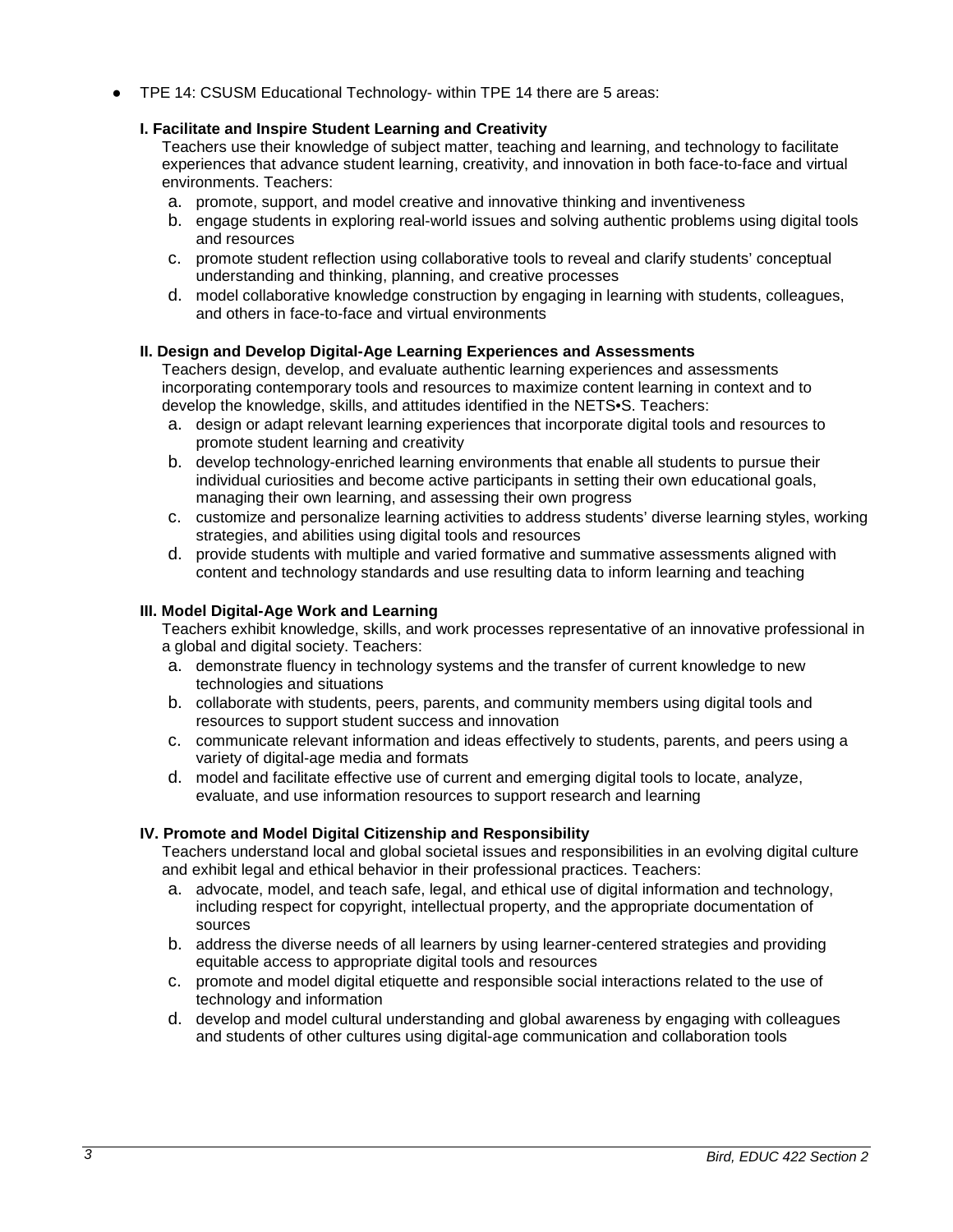## **V. Engage in Professional Growth and Leadership**

Teachers continuously improve their professional practice, model lifelong learning, and exhibit leadership in their school and professional community by promoting and demonstrating the effective use of digital tools and resources. Teachers:

- a. participate in local and global learning communities to explore creative applications of technology to improve student learning
- b. exhibit leadership by demonstrating a vision of technology infusion, participating in shared decision making and community building, and developing the leadership and technology skills of others
- c. evaluate and reflect on current research and professional practice on a regular basis to make effective use of existing and emerging digital tools and resources in support of student learning
- d. contribute to the effectiveness, vitality, and self-renewal of the teaching profession and of their school and community

#### *ISTE (International Society for Technology in Education), 2008*

[http://www.iste.org/Content/NavigationMenu/NETS/ForTeachers/2008Standards/NETS\\_for\\_Teachers\\_20](http://www.iste.org/Content/NavigationMenu/NETS/ForTeachers/2008Standards/NETS_for_Teachers_2008.htm) [08.htm](http://www.iste.org/Content/NavigationMenu/NETS/ForTeachers/2008Standards/NETS_for_Teachers_2008.htm)

# **California Teacher Performance Assessment (CalTPA)**

Beginning July 1, 2008 all California credential candidates must successfully complete a state-approved system of teacher performance assessment (TPA), to be embedded in the credential program of preparation. At CSUSM this assessment system is called the CalTPA or the TPA for short.

To assist your successful completion of the TPA, a series of informational seminars are offered over the course of the program. TPA related questions and logistical concerns are to be addressed during the seminars. Your attendance to TPA seminars will greatly contribute to your success on the assessment.

Additionally, SoE classes use common pedagogical language, lesson plans (lesson designs), and unit plans (unit designs) in order to support and ensure your success on the TPA and more importantly in your credential program.

The CalTPA Candidate Handbook, TPA seminar schedule, and other TPA support materials can be found on the SoE website: <http://www.csusm.edu/education/CalTPA/ProgramMaterialsTPA.html>

# **GENERAL CONSIDERATIONS**

## **Assessment of Professional Dispositions**

Assessing a candidate's dispositions within a professional preparation program is recognition that teaching and working with learners of all ages requires not only specific content knowledge and pedagogical skills, but positive attitudes about multiple dimensions of the profession. The School of Education has identified six dispositions

- *Social Justice and Equity*: Candidates appreciate the languages, communities, and experiences learners bring to the classroom. Candidates advocate for and support marginalized communities and individuals.
- *Collaboration*: Candidates learn and practice the skills of collaboration in their coursework and use them in their professional interactions with students, colleagues, parents, caregivers and those in the wider community.
- *Critical Thinking*: Candidates analyze various professional contexts, resulting in more informed decisionmaking about professional practice.
- *Professional Ethics*: Candidates learn to make and act on well-reasoned, principled judgments.
- *Reflective Teaching and Learning*: Candidates critically review their professional practice and the impact it has on student success.
- *Life-Long Learning*: Candidates are committed to actively seeking new knowledge, skills and experiences throughout their career.
- (adopted by the COE Governance Community on January 19, 2007)

The assessment is designed to provide candidates with ongoing feedback for the growth in professional dispositions and includes as self-assessment by the candidate. The dispositions and rubric are presented, explained and assessed in one or more designated courses in each program as well as in clinical practice. Based upon assessment feedback candidates will compose a reflection that becomes part of the candidate's Teaching Performance Expectation portfolio. Candidates are expected to meet the level of initial target during the program.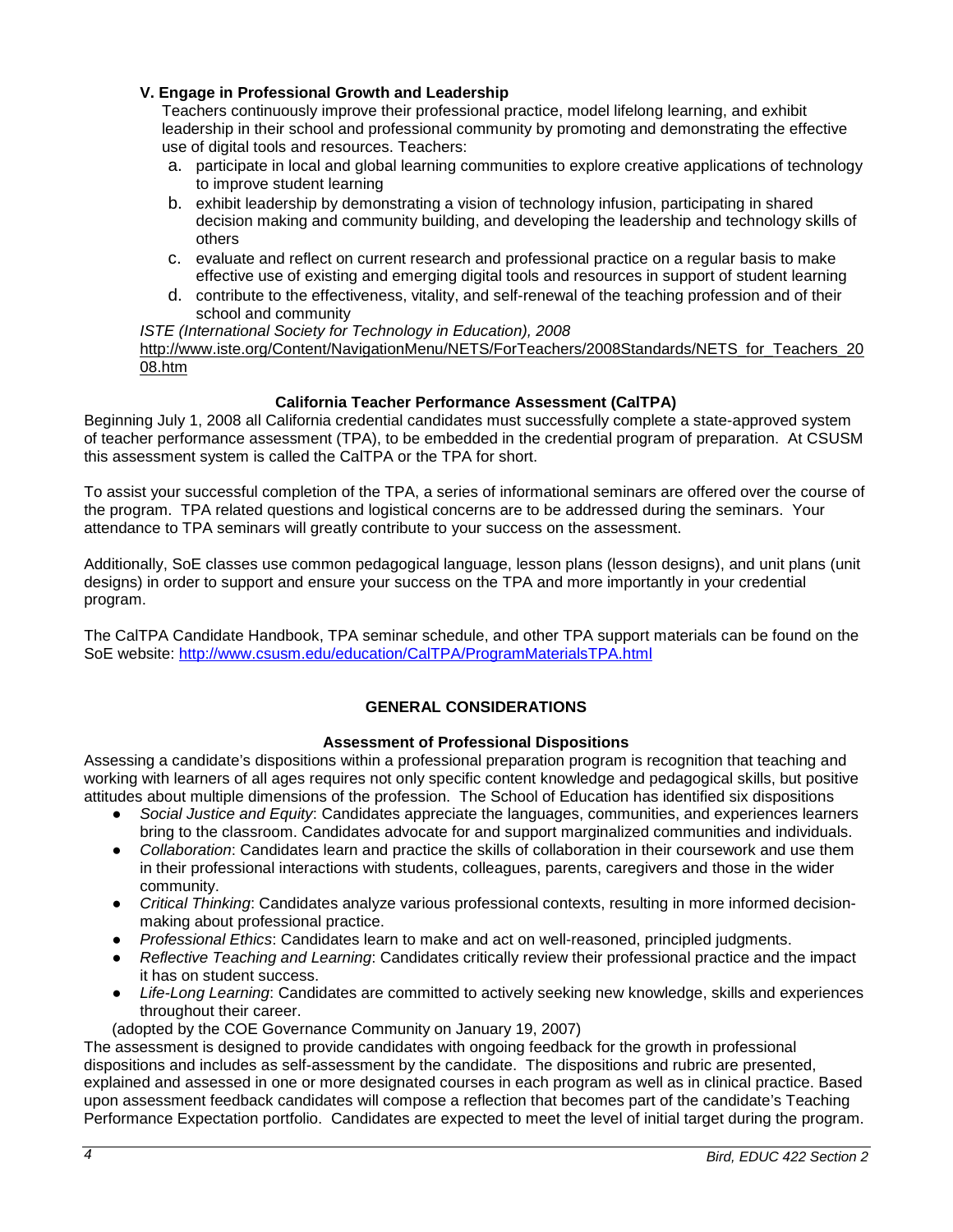#### **School of Education Attendance Policy**

Due to the dynamic and interactive nature of courses in the School of Education, all candidates are expected to attend all classes and participate actively. At a minimum, candidates must attend more than 80% of class time, or s/he may not receive a passing grade for the course at the discretion of the instructor. Individual instructors may adopt more stringent attendance requirements. Should the candidate have extenuating circumstances, s/he should contact the instructor as soon as possible. *(Adopted by the COE Governance Community, December, 1997).*

Please communicate through email on any missed classes.

#### **Students with Disabilities Requiring Reasonable Accommodations**

Candidates with disabilities who require reasonable accommodations must be approved for services by providing appropriate and recent documentation to the Office of Disable Student Services (DSS). This office is located in Craven Hall 4300, and can be contacted by phone at (760) 750-4905, or TTY (760) 750-4909. Candidates authorized by DSS to receive reasonable accommodations should meet with their instructor during office hours or, in order to ensure confidentiality, in a more private setting.

#### **All University Writing Requirement**

The CSUSM writing requirement of 2500 words is met through the completion of course assignments. Therefore, all writing will be looked at for content, organization, grammar, spelling, and format. The university writing requirement of 2500 words will be fulfilled through the TaskStream and journal writing assignments

#### **CSUSM Academic Honesty Policy**

"Students will be expected to adhere to standards of academic honesty and integrity, as outlined in the Student Academic Honesty Policy. All written work and oral presentation assignments must be original work. All ideas/materials that are borrowed from other sources must have appropriate references to the original sources. Any quoted material should give credit to the source and be punctuated with quotation marks.

Students are responsible for honest completion of their work including examinations. There will be no tolerance for infractions. If you believe there has been an infraction by someone in the class, please bring it to the instructor's attention. The instructor reserves the right to discipline any student for academic dishonesty in accordance with the general rules and regulations of the university. Disciplinary action may include the lowering of grades and/or the assignment of a failing grade for an exam, assignment, or the class as a whole."

Incidents of Academic Dishonesty will be reported to the Dean of Students. Sanctions at the University level may include suspension or expulsion from the University.

#### **Plagiarism:**

As an educator, it is expected that each candidate will do his/her own work, and contribute equally to group projects and processes. Plagiarism or cheating is unacceptable under any circumstances. If you are in doubt about whether your work is paraphrased or plagiarized see the Plagiarism Prevention for Students website [http://library.csusm.edu/plagiarism/index.html.](http://library.csusm.edu/plagiarism/index.html) If there are questions about academic honesty, please consult the University catalog.

### **Use of Technology**

Candidates are expected to demonstrate competency in use of various forms of technology (i.e. word processing, electronic mail, Moodle, use of the internet, and/or multimedia presentations, video production). Keep a digital copy of all assignments for use in your teaching portfolio. All assignments will be submitted on online.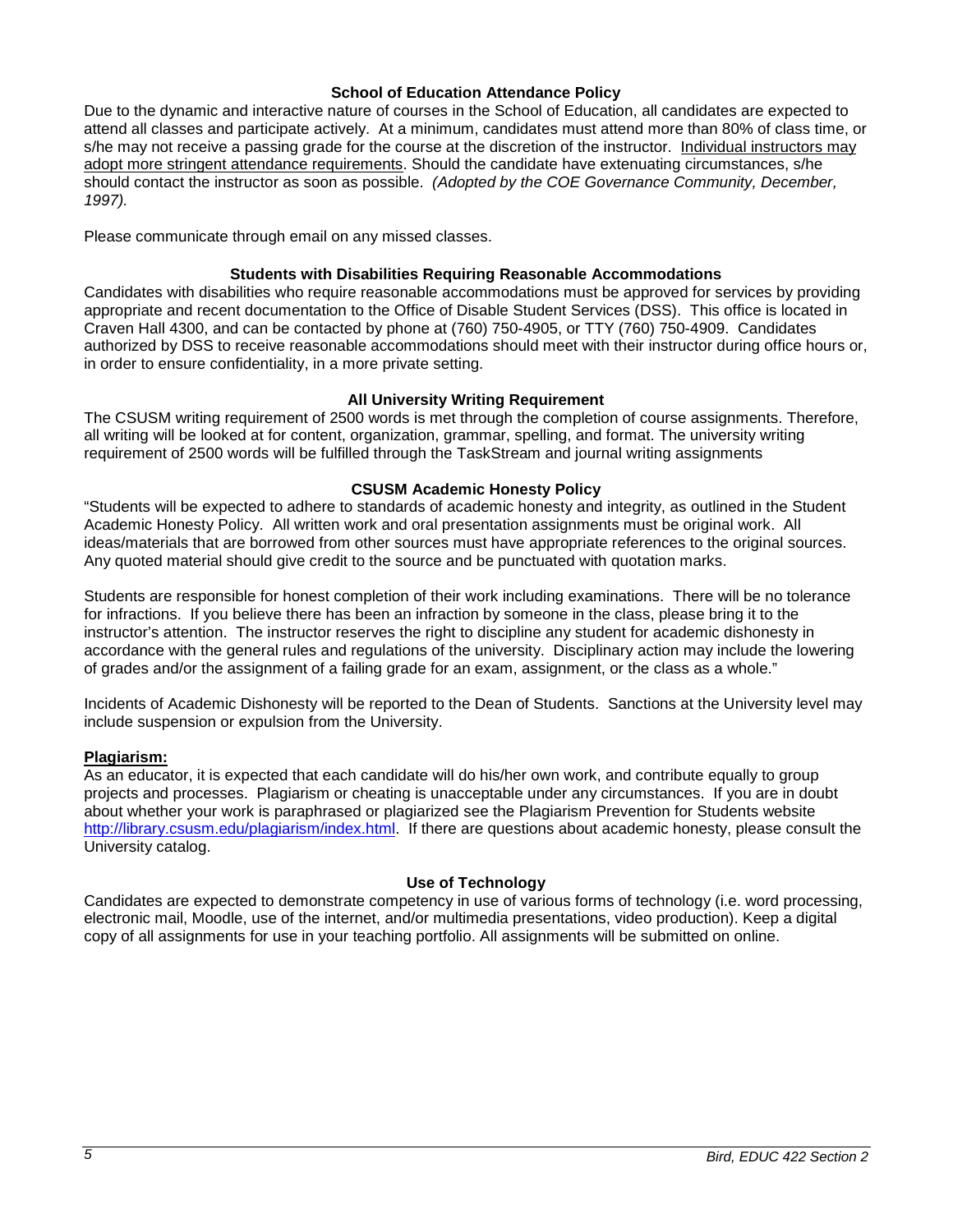## **Electronic Communication Protocol**

Electronic correspondence is a part of your professional interactions. If you need to contact the instructor, e-mail is often the easiest way to do so. It is my intention to respond to all received e-mails in a timely manner. Please be reminded that e-mail and on-line discussions are a very specific form of communication, with their own nuances and etiquette. For instance, electronic messages sent in all upper case (or lower case) letters, major typos, or slang, often communicate more than the sender originally intended. With that said, please be mindful of all e-mail and on-line discussion messages you send to your colleagues, to faculty members in the School of Education, or to persons within the greater educational community. All electronic messages should be crafted with professionalism and care.

Things to consider:

- Would I say in person what this electronic message specifically says?
- How could this message be misconstrued?
- Does this message represent my highest self?
- Am I sending this electronic message to avoid a face-to-face conversation?

In addition, if there is ever a concern with an electronic message sent to you, please talk with the author in person in order to correct any confusion.

# **COURSE REQUIREMENTS and GRADING STANDARDS**

Completion of all assignments listed in the course agenda/schedule according to the instructions

### **Assignments and Assessment**

In order to successfully complete this course, the assignments must be completed at an acceptable level noted on assignment requirements and project rubrics. In addition to the assignments described below, performance assessment on the teacher candidate's ability to perform tasks using the software will be assessed. Because the content of this course contributes to passage of multiple TPEs, successful completion is imperative. Failure to successfully complete this course will prohibit a teacher candidate from continuing in the program beyond the first semester. The point value of each assignment is noted

| <b>Assignment</b>                            | <b>Description</b><br>Note: All assignments must be submitted to receive a passing grade.                                                                                                                                                                                                                                                                       | <b>Pts</b>    |              |
|----------------------------------------------|-----------------------------------------------------------------------------------------------------------------------------------------------------------------------------------------------------------------------------------------------------------------------------------------------------------------------------------------------------------------|---------------|--------------|
| Professional<br><b>Dispositions</b>          | Teacher candidates are expected to have a positive disposition toward teaching and<br>learning. They should help each other and create a positive classroom environment for<br>everyone. This means having a positive attitude in class, being on time and actively<br>engaged in discussions and activities both in class and online.                          | 5             | On.<br>Going |
| Discussion<br>Introduction                   | The purpose of this assignment is for students to introduce themselves, to demonstrate the<br>ability to contribute to online discussion boards, and to apply Netiquette in the process.                                                                                                                                                                        | $\mathcal{P}$ |              |
| ISTE - Taskstream<br>sign up                 | Proof that the students have signed up for the class requirements                                                                                                                                                                                                                                                                                               | 2             |              |
| File Organization<br><b>Print Screen</b>     | The purpose of this assignment is for the candidates to demonstrate<br>minimal level of expertise in saving and organizing files in folders set up<br>on their google drive account                                                                                                                                                                             | 1             |              |
| Google Bookmark<br>- Interactive Web<br>Tour | Through use of a web-based resource/tool, students will organize and manage online<br>resources for projects and share with others. This tool will allow students to continue to<br>organize and share resources throughout COE program experiences. The assignment<br>requires evaluation and review of educational web sites and reflection on classroom use. | 5             |              |
| Statement of Your<br>Own Work                | The purpose of this assignment is to learn how to scan and to upload a file stating that all<br>the work in their portfolio is their own work.                                                                                                                                                                                                                  | 2             |              |
| Classroom<br>Newsletter                      | Through the use of Microsoft word students created a classroom newsletter written to<br>parents. The newsletter will include high level word processing skills, such as table layout,<br>bullet formatting and graphic alignment.                                                                                                                               | 5             |              |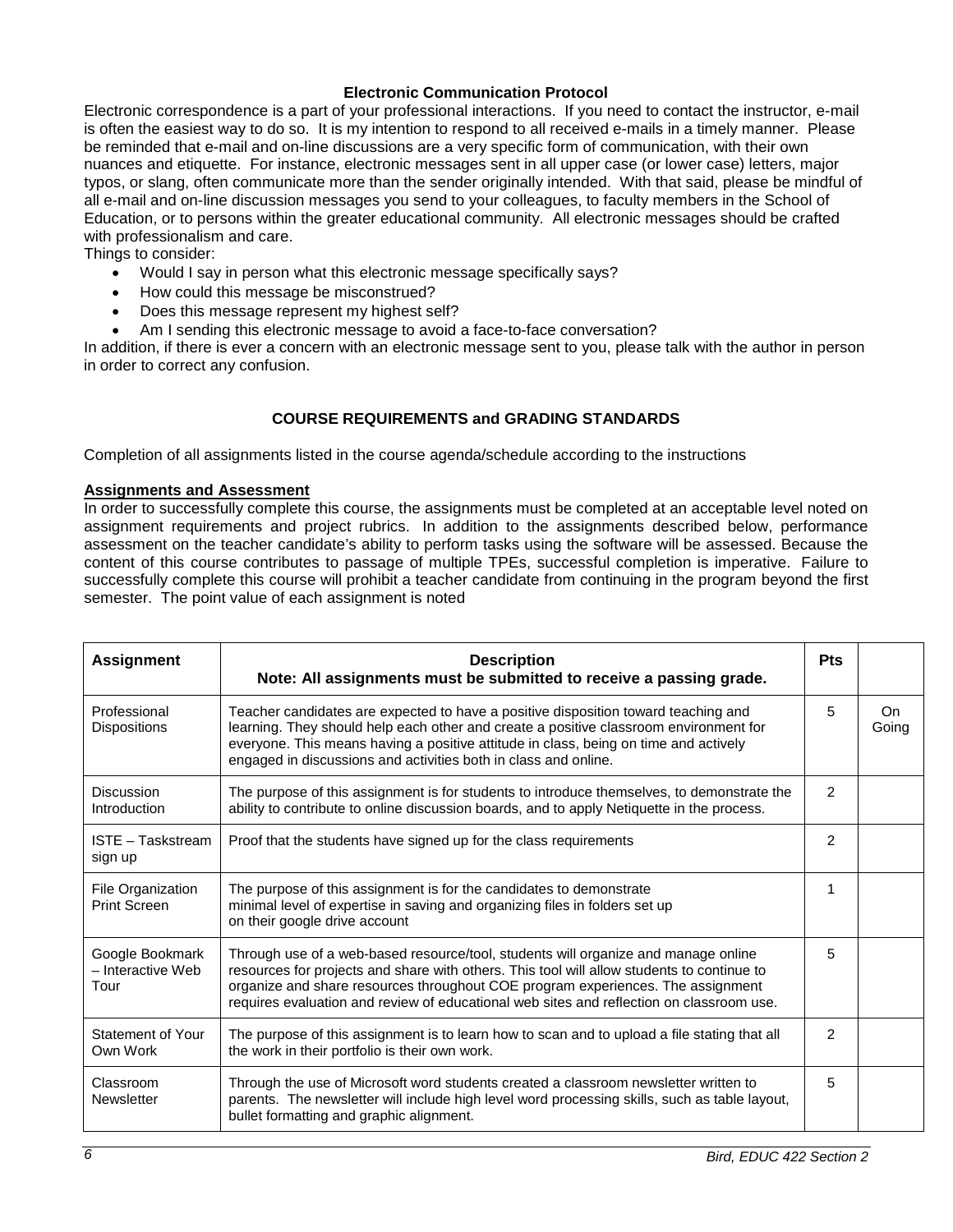| <b>Assignment</b>                         | <b>Description</b><br>Note: All assignments must be submitted to receive a passing grade.                                                                                                                                                                                                                      | <b>Pts</b>     |  |
|-------------------------------------------|----------------------------------------------------------------------------------------------------------------------------------------------------------------------------------------------------------------------------------------------------------------------------------------------------------------|----------------|--|
| Data Organization                         | Students use a spreadsheet in a variety of ways to organize and present information.<br>Students reflect on educationally appropriate uses of a spreadsheet tool and differentiate<br>between various tools for organizing information.                                                                        | 4              |  |
| <b>Electronic Grading</b>                 | Students use an electronic grading program to create a professional looking report on an<br>individual student.                                                                                                                                                                                                | 4              |  |
| Digital Citizenship                       | The purpose of this assignment is to become familiar with software copyright laws.<br>Students will share their learning after becoming knowledgeable about various issues<br>related to ISTE NETS for Teachers, Standard VI throughout the course and are submitted<br>near the end of the course for credit. | 4              |  |
| Teacher-Class<br>Website                  | This project uses a template/tool on the web to create an activity for students to explore<br>concepts related to standards and specific curriculum topics.                                                                                                                                                    | 5              |  |
| TaskStream #1                             | Students will start their use of the on-line portfolio and ask for feedback from the instructor<br>through this interface.                                                                                                                                                                                     | 2              |  |
| Presentation<br>Project                   | Use presentation software to create a multimedia lesson related to a California State<br>Educational Standard. The presentation will include narration, video and effects and will be<br>accessible to all students through a class website.                                                                   | 10             |  |
| Presentation<br><b>Project Reflection</b> | After viewing other students presentations student will reflect on what they learned and how<br>they plan to use presentations in their classroom.                                                                                                                                                             | 2              |  |
| Graphic Organizer                         | This project involves the use of concept-mapping software for brainstorming an educational<br>topic using text and graphics. The activity will provide an opportunity to consider this<br>application for support of writing with students in K-12 classrooms.                                                 | 4              |  |
| <b>Internet Treasure</b><br>Hunt          | Students will create an online interactive activity that will lead their students through a<br>learning activity related to a California State Educational Standard accessible to all through<br>a class website                                                                                               | 4              |  |
| Curriculum Web<br><b>Site Review</b>      | This project involves the review of curriculum educational websites. The<br>purpose of the project is to demonstrate understanding of the website in<br>terms of student academic content standards and reflecting on the user interface and<br>characteristics of the website for educational purposes.       | 4              |  |
| Google Earth Tour                         | Students will create a customized tour using Google earth. The tour will be created around<br>a California State Educational Standard                                                                                                                                                                          | 4              |  |
| Video Project                             | Students will work in groups to complete a digital video of how to teach a concept they<br>know well. The video will be uploaded to YouTube for viewing                                                                                                                                                        | 10             |  |
| Journals 1-9                              | Students reflect on course readings and activities from journals selected by the instructor.<br>This activity is done in Google Drive and shared with other students and the instructor<br>through Google Drive.                                                                                               | 9              |  |
| <b>Artifact Tracking</b><br>Sheet         | Download the Tracking Sheet from Electronic Portfolio page of School of Education web<br>site begin to fill it in. Put in all your artifacts to date.                                                                                                                                                          | $\overline{2}$ |  |
| TaskStream<br>Portfolio                   | Students will use tools in TaskStream including Rubrics and upload artifacts from this<br>course into an online portfolio that will be used throughout their credentialing program                                                                                                                             | 25             |  |
|                                           | Total                                                                                                                                                                                                                                                                                                          | 115            |  |